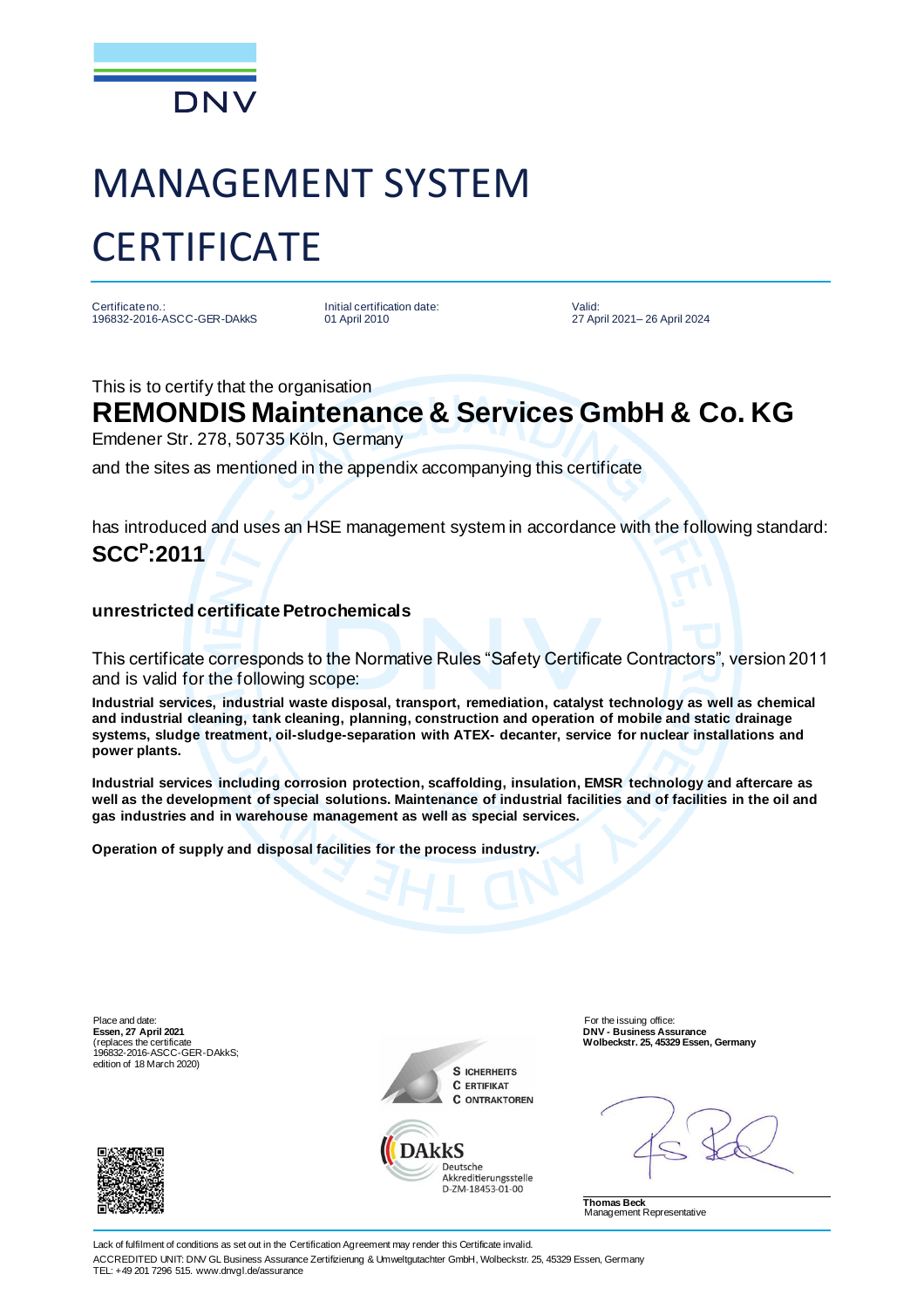

## **Appendix to Certificate**

#### **REMONDIS Maintenance & Services GmbH & Co. KG**

Locations included in the certification are as follows:

| <b>Site Name</b>                                                                        | <b>Site Address</b>                                                                       | <b>Site Scope</b>                                                                                                                                                                    |
|-----------------------------------------------------------------------------------------|-------------------------------------------------------------------------------------------|--------------------------------------------------------------------------------------------------------------------------------------------------------------------------------------|
| <b>REMONDIS Maintenance &amp; Services</b><br>GmbH & Co. KG                             | Emdener Str. 278, 50735 Köln, Germany                                                     | <b>Central Function</b>                                                                                                                                                              |
| c/o BUCHEN UmweltService GmbH,<br>Headquarter<br>196832-2016-ASCC-GER-DAkkS-CC1         | Emdener Str. 278, 50735 Köln, Germany                                                     | Industrial services, industrial waste<br>disposal, remediation.                                                                                                                      |
| c/o BUCHEN UmweltService GmbH,<br><b>Region West</b><br>196832-2016-ASCC-GER-DAkkS-CC1  | Emdener Str. 278, 50735 Köln, Germany                                                     | Industrial services, industrial waste<br>disposal, remediation.                                                                                                                      |
| c/o BUCHEN UmweltService GmbH.<br>Region Ruhr<br>196832-2016-ASCC-GER-DAkkS-CC1         | Gartroper Str. 31, 47138 Duisburg,<br>Germany                                             | Industrial services, industrial waste<br>disposal, remediation.                                                                                                                      |
| c/o BUCHEN UmweltService GmbH,<br><b>Region North</b><br>196832-2016-ASCC-GER-DAkkS-CC1 | Hörner Deichfeld West 1, 21683 Stade,<br>Germany                                          | Industrial services, industrial waste<br>disposal, remediation.                                                                                                                      |
| c/o BUCHEN UmweltService GmbH,<br>Region North<br>196832-2016-ASCC-GER-DAkkS-CC1        | Eversween 41, 21107 Hamburg, Germany                                                      | Industrial services, industrial waste<br>disposal, remediation.                                                                                                                      |
| c/o BUCHEN UmweltService GmbH,<br><b>Region East</b><br>196832-2016-ASCC-GER-DAkkS-CC1  | An den Rohrackern 2, 06217 Merseburg,<br>Germany                                          | Industrial services, industrial waste<br>disposal, remediation.                                                                                                                      |
| c/o BUCHEN UmweltService GmbH,<br><b>Region East</b><br>196832-2016-ASCC-GER-DAkkS-CC1  | Gebäude der PCK Raffinerie GmbH,<br>Passower Chaussee 111, 16303<br>Schwedt/Oder, Germany | Industrial services, industrial waste<br>disposal, remediation.                                                                                                                      |
| c/o BUCHEN UmweltService GmbH,<br><b>Region South</b><br>196832-2016-ASCC-GER-DAkkS-CC1 | Fettweisstr. 38, 76189<br>Karlsruhe/Rheinhafen, Germany                                   | Industrial services, industrial waste<br>disposal, remediation.                                                                                                                      |
| c/o BUCHEN KraftwerkService GmbH<br>196832-2016-ASCC-GER-DAkkS-CC2                      | Schloßstr. 36, 44653 Herne, Germany                                                       | Industrial services and service for power<br>plants.                                                                                                                                 |
| c/o FILTRATEC Mobile<br>Schlammentwässerung GmbH<br>196832-2016-ASCC-GER-DAkkS-CC4      | Weseler Str. 100, 46562 Voerde, Germany                                                   | Industrial services, tank cleaning, planning,<br>construction and operation of mobile and<br>static drainage systems, sludge treatment,<br>oil-sludge-separation with ATEX-decanter. |
| c/o BUCHEN NuklearService GmbH<br>196832-2016-ASCC-GER-DAkkS-CC5                        | Fettweisstr. 38, 76189 Karlsruhe, Germany                                                 | Industrial services and service in nuclear<br>installations.                                                                                                                         |
| c/o OSRO-Ostgathe GmbH<br>196832-2016-ASCC-GER-DAkkS-CC6                                | Chemiepark Marl, Paul-Baumann-Str. 1,<br>45772 Marl, Germany                              | Industrial services, industrial waste<br>disposal and transport.                                                                                                                     |
| c/o BUCHEN Industrial Services N.V.<br>196832-2016-ASCC-GER-DAkkS-CC7                   | Hoogbuul 17, 2250 Olen, Belgium                                                           | Industrial services, industrial waste<br>disposal, remediation and catalyst<br>technology.                                                                                           |
| c/o BUCHEN Industrial Services S.A.<br>196832-2016-ASCC-GER-DAkkS-CC8                   | Zoning Industriel 8, 4400 Ivoz-Ramet,<br>Belgium                                          | Industrial services, industrial waste<br>disposal and remediation.                                                                                                                   |
| c/o BUCHEN - ICS GmbH<br>196832-2016-ASCC-GER-DAkkS-CC10                                | Emdener Str. 278, 50735 Köln, Germany                                                     | Industrial services, industrial waste<br>disposal, remediation, catalyst technology<br>as well as chemical and industrial<br>cleaning.                                               |

Lack of fulfilment of conditions as set out in the Certification Agreement may render this Certificate invalid. ACCREDITED UNIT: DNV Business Assurance Zertifizierung GmbH, Wolbeckstr. 25, 45329 Essen, Germany TEL: +49 201 7296 515. www.dnv.de/assurance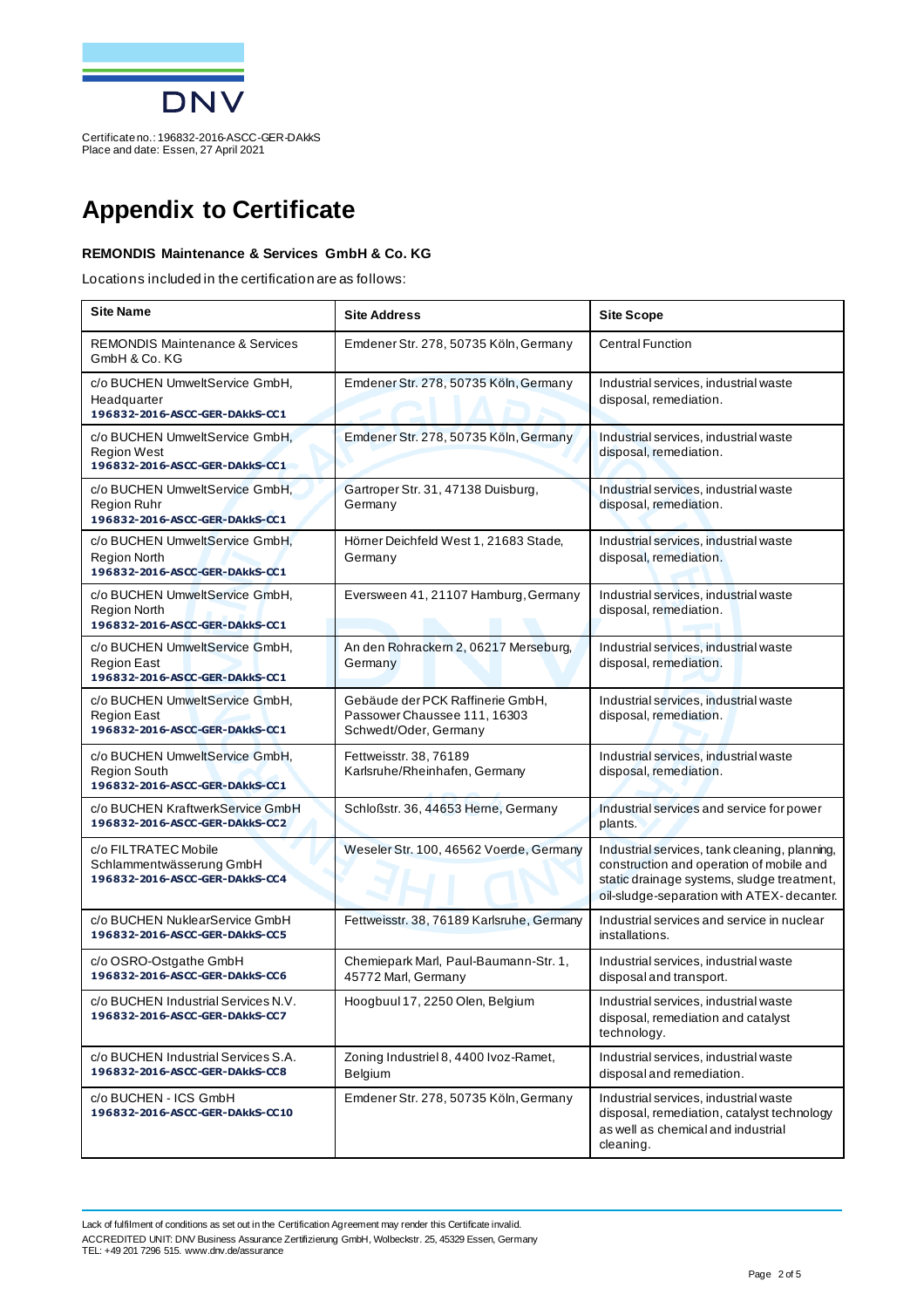

| <b>Site Name</b>                                                                  | <b>Site Address</b>                                                               | <b>Site Scope</b>                                                                                                                                                                                       |
|-----------------------------------------------------------------------------------|-----------------------------------------------------------------------------------|---------------------------------------------------------------------------------------------------------------------------------------------------------------------------------------------------------|
| c/o BUCHEN - ICS B.V.<br>196832-2016-ASCC-GER-DAkkS-CC10                          | Reeweg 20 / Haven 2410, 3088 KA<br>Rotterdam, Netherlands                         | Industrial services, industrial waste<br>disposal, remediation, catalyst technology<br>as well as industrial cleaning.                                                                                  |
| c/o BUCHEN - ICS B.V.,<br>Nederländerna Filial<br>196832-2016-ASCC-GER-DAkkS-CC10 | Maskinvägen 11, 45338, Lysekil, Sweden                                            | Industrial services, industrial waste<br>disposal, remediation, catalyst technology<br>as well as industrial cleaning.                                                                                  |
| c/o BUCHEN - ICS S.A.R.L.<br>196832-2016-ASCC-GER-DAkkS-CC10                      | 13, rue Westinghouse, 76600, Le Havre<br>Cedex, France                            | Industrial services, industrial waste<br>disposal, remediation, catalyst technology<br>as well as industrial cleaning.                                                                                  |
| c/o BUCHEN - ICS S.R.L.<br>196832-2016-ASCC-GER-DAkkS-CC10                        | Mureseni Street Nr. 50,540242, Tirgu<br>Mures, Romania                            | Industrial services, industrial waste<br>disposal, remediation, catalyst technology<br>as well as industrial cleaning.                                                                                  |
| c/o BUCHEN - ICS Ltd.<br>196832-2016-ASCC-GER-DAkkS-CC10                          | 25b Northampton Road, Scunthorpe, North<br>Lincolnshire, DN16 1UJ, United Kingdom | Industrial services, industrial waste<br>disposal, remediation, catalyst technology<br>as well as industrial cleaning.                                                                                  |
| c/o BUCHEN - ICS Hungary Kft.<br>196832-2016-ASCC-GER-DAkkS-CC10                  | Lakatos köz 4, 2440 Százhalombatta,<br>Hungary                                    | Industrial services, industrial waste<br>disposal, remediation, catalyst technology<br>as well as industrial cleaning.                                                                                  |
| c/o BUCHEN - ICS Mobile Service Kft.<br>196832-2016-ASCC-GER-DAkkS-CC10           | Jókai köz 7 fszt. 2, 2440 Százhalombatta,<br>Hungary                              | Industrial services, industrial waste<br>disposal, remediation, catalyst technology<br>as well as industrial cleaning.                                                                                  |
| c/o XERVON GmbH,<br>Headquarter<br>196832-2016-ASCC-GER-DAkkS-CC11                | Emdener Str. 278, 50735 Köln, Germany                                             | Industrial services including scaffolding<br>and insulation as well as development of<br>special solutions. Maintenance of industrial<br>facilities and of facilities in the oil and gas<br>industries. |
| c/o XERVON GmbH,<br><b>Region North</b><br>196832-2016-ASCC-GER-DAkkS-CC11        | Siemensstr. 57, 25462 Rellingen,<br>Germany                                       | Industrial services including scaffolding<br>and insulation as well as development of<br>special solutions. Maintenance of industrial<br>facilities and of facilities in the oil and gas<br>industries. |
| c/o XERVON GmbH,<br>Region Rheinland<br>196832-2016-ASCC-GER-DAkkS-CC11           | Köln Merkenich Chemiepark, Emdener Str.<br>117, 50769 Köln, Germany               | Industrial services including scaffolding<br>and insulation as well as development of<br>special solutions. Maintenance of industrial<br>facilities and of facilities in the oil and gas<br>industries. |
| c/o XERVON GmbH,<br>Region Ruhr<br>196832-2016-ASCC-GER-DAkkS-CC11                | Hafenstraße 98, 46242 Bottrop, Germany                                            | Industrial services including scaffolding<br>and insulation as well as development of<br>special solutions. Maintenance of industrial<br>facilities and of facilities in the oil and gas<br>industries. |
| c/o XERVON GmbH,<br><b>Region South-West</b><br>196832-2016-ASCC-GER-DAkkS-CC11   | Stroofstraße 27, 65933 Frankfurt am Main,<br>Germany                              | Industrial services including scaffolding<br>and insulation as well as development of<br>special solutions. Maintenance of industrial<br>facilities and of facilities in the oil and gas<br>industries. |
| c/o XERVON GmbH,<br><b>Region East</b><br>196832-2016-ASCC-GER-DAkkS-CC11         | An der Heide, 03130 Spremberg OT<br>Schwarze Pumpe, Germany                       | Industrial services including scaffolding<br>and insulation as well as development of<br>special solutions. Maintenance of industrial<br>facilities and of facilities in the oil and gas<br>industries. |
| c/o XERVON Industrial Plant Services<br>GmbH<br>196832-2016-ASCC-GER-DAkkS-CC14   | Wolfswinkel 1, 85126 Münchsmünster,<br>Germany                                    | Maintenance of industrial plants and plants<br>in the process industry, especially in the<br>chemical and petrochemical industries.                                                                     |

Lack of fulfilment of conditions as set out in the Certification Agreement may render this Certificate invalid. ACCREDITED UNIT: DNV Business Assurance Zertifizierung GmbH, Wolbeckstr. 25, 45329 Essen, Germany TEL: +49 201 7296 515. www.dnv.de/assurance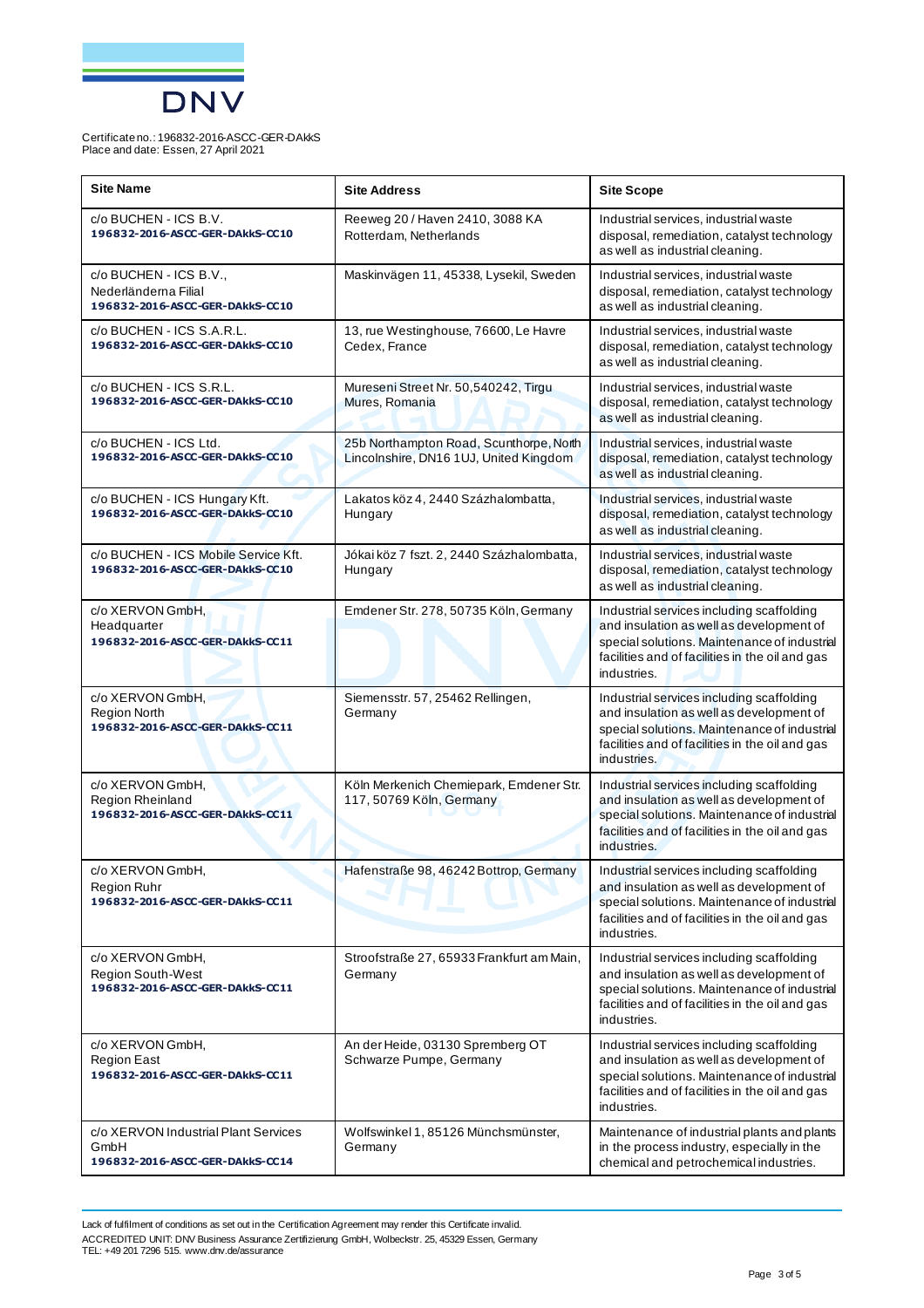

| <b>Site Name</b>                                                                                           | <b>Site Address</b>                                                 | <b>Site Scope</b>                                                                                                                                                                                                                                                |
|------------------------------------------------------------------------------------------------------------|---------------------------------------------------------------------|------------------------------------------------------------------------------------------------------------------------------------------------------------------------------------------------------------------------------------------------------------------|
| c/o XERVON Facharbeiter- und<br>Montageservice GmbH<br>196832-2016-ASCC-GER-DAkkS-CC17                     | Wolfswinkel 1, 85126 Münchsmünster,<br>Germany                      | Maintenance of industrial plants and plants<br>in the process industry, especially in the<br>chemical and petrochemical industries.                                                                                                                              |
| c/o XERVON Instandhaltung GmbH,<br>Münchsmünster Wolfswinkel<br>196832-2016-ASCC-GER-DAkkS-CC15            | Wolfswinkel 1, 85126 Münchsmünster,<br>Germany                      | Industrial services, EMSR technology and<br>aftercare as well as the development of<br>special solutions. Maintenance of industrial<br>facilities and of facilities in the oil and gas<br>industries and in warehouse management<br>as well as special services. |
| c/o XERVON Instandhaltung GmbH,<br>Hamburg<br>196832-2016-ASCC-GER-DAkkS-CC15                              | Neuhöfer Brückenstraße 127, 21107<br>Hamburg, Germany               | Industrial services, EMSR technology and<br>aftercare as well as the development of<br>special solutions. Maintenance of industrial<br>facilities and of facilities in the oil and gas<br>industries and in warehouse management<br>as well as special services. |
| c/o XERVON Instandhaltung GmbH,<br>Vohburg<br>196832-2016-ASCC-GER-DAkkS-CC15                              | Irschinger Weg, 85088 Vohburg, Germany                              | Industrial services, EMSR technology and<br>aftercare as well as the development of<br>special solutions. Maintenance of industrial<br>facilities and of facilities in the oil and gas<br>industries and in warehouse management<br>as well as special services. |
| c/o XERVON Instandhaltung GmbH,<br>Neustadt<br>196832-2016-ASCC-GER-DAkkS-CC15                             | Raffineriestr. 100, 93333 Neustadt,<br>Germany                      | Industrial services, EMSR technology and<br>aftercare as well as the development of<br>special solutions. Maintenance of industrial<br>facilities and of facilities in the oil and gas<br>industries and in warehouse management<br>as well as special services. |
| c/o XERVON Instandhaltung GmbH,<br>Salzbergen<br>196832-2016-ASCC-GER-DAkkS-CC15                           | Neuenkirchener Str. 8, 48499 Salzbergen,<br>Germany                 | Industrial services, EMSR technology and<br>aftercare as well as the development of<br>special solutions. Maintenance of industrial<br>facilities and of facilities in the oil and gas<br>industries and in warehouse management<br>as well as special services. |
| c/o XERVON Instandhaltung GmbH,<br>Lingen<br>196832-2016-ASCC-GER-DAkkS-CC15                               | Hohenpfortenweg 9, 49808 Lingen/Ems,<br>Germany                     | Industrial services, EMSR technology and<br>aftercare as well as the development of<br>special solutions. Maintenance of industrial<br>facilities and of facilities in the oil and gas<br>industries and in warehouse management<br>as well as special services. |
| c/o XERVON Instandhaltung GmbH,<br>Münchsmünster c/o Basell Polyolefine<br>196832-2016-ASCC-GER-DAkkS-CC15 | Berghauser Weg 50, 85126<br>Münchsmünster, Germany                  | Industrial services, EMSR technology and<br>aftercare as well as the development of<br>special solutions. Maintenance of industrial<br>facilities and of facilities in the oil and gas<br>industries and in warehouse management<br>as well as special services. |
| c/o XERVON Instandhaltung GmbH,<br>Köln<br>196832-2016-ASCC-GER-DAkkS-CC15                                 | Köln Merkenich Chemiepark, Emdener Str.<br>117, 50769 Köln, Germany | Industrial services, EMSR technology and<br>aftercare as well as the development of<br>special solutions. Maintenance of industrial<br>facilities and of facilities in the oil and gas<br>industries and in warehouse management<br>as well as special services. |
| c/o XERVON Utilities GmbH,<br>Headquarter<br>196832-2016-ASCC-GER-DAkkS-CC16                               | Emdener Str. 278, 50735 Köln, Germany                               | Operation of supply and disposal facilities<br>for the process industry.                                                                                                                                                                                         |
| c/o XERVON Utilities GmbH,<br>Köln<br>196832-2016-ASCC-GER-DAkkS-CC16                                      | Köln Merkenich Chemiepark, Emdener Str.<br>117, 50769 Köln, Germany | Operation of supply and disposal facilities<br>for the process industry.                                                                                                                                                                                         |

Lack of fulfilment of conditions as set out in the Certification Agreement may render this Certificate invalid. ACCREDITED UNIT: DNV Business Assurance Zertifizierung GmbH, Wolbeckstr. 25, 45329 Essen, Germany TEL: +49 201 7296 515. www.dnv.de/assurance